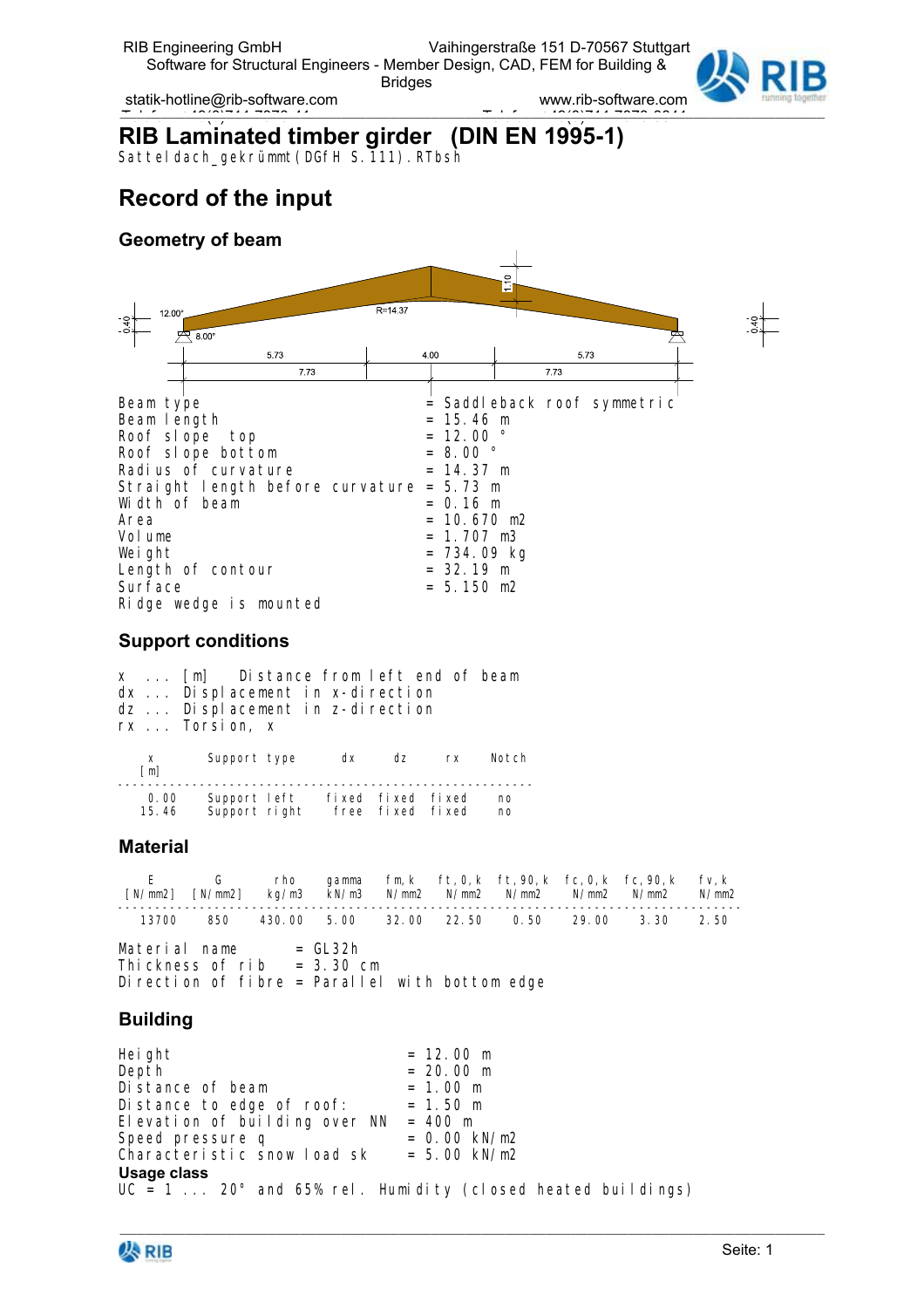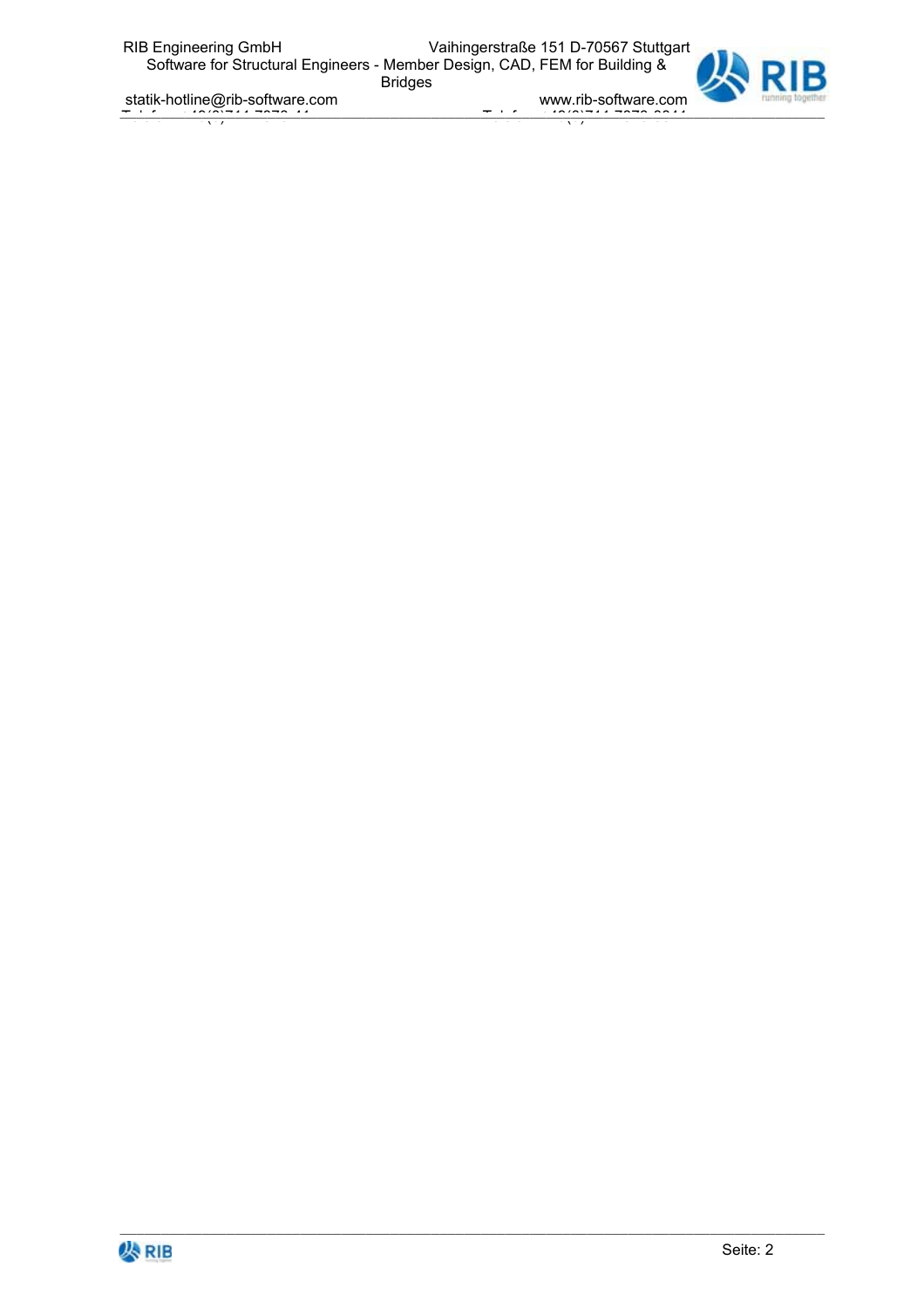| <b>RIB Engineering GmbH</b>     | Vaihingerstraße 151 D-70567 Stuttgart                                                        |               |
|---------------------------------|----------------------------------------------------------------------------------------------|---------------|
|                                 | Software for Structural Engineers - Member Design, CAD, FEM for Building &<br><b>Bridges</b> | <b>!! RIB</b> |
| statik-hotline@rib-software.com | www.rib-software.com                                                                         |               |
|                                 |                                                                                              |               |

# **Cross-section values**

| X.  |  | [m] Distance from left end of beam        |  |  |  |
|-----|--|-------------------------------------------|--|--|--|
| b   |  | [cm] Width of cross-section               |  |  |  |
| h.  |  | [cm] Height of cross-section              |  |  |  |
|     |  | A  [cm2] Area of cross-section b*h        |  |  |  |
|     |  | ly  [cm4] Moment of inertia               |  |  |  |
|     |  | Wy  [cm3] Section modulus                 |  |  |  |
|     |  | al fa-t  Face angle of fibre above        |  |  |  |
|     |  | al fa-b  Face angle of fibre below        |  |  |  |
|     |  |                                           |  |  |  |
| X — |  | b h A ly Wy alfa-talfa-b                  |  |  |  |
|     |  | $[m]$ [cm] [cm] [cm2] [cm4] [cm3] [°] [°] |  |  |  |

| $\blacksquare$        | $\blacksquare$            | $\sim$ 1 $\sim$ 111 1    | $\sim$ 1 $\sim$ 1112 1             | $\sim$ $\sim$ $\sim$ $\sim$ $\sim$ $\sim$ |               |                            |                      |
|-----------------------|---------------------------|--------------------------|------------------------------------|-------------------------------------------|---------------|----------------------------|----------------------|
| n nn<br>7.73<br>15.46 | 16. OO<br>16 OO<br>16. OO | 39.39<br>109.19<br>39.39 | 630.28 81503<br>1747.03<br>630. 28 | 1735728<br>81503                          | 31793<br>4138 | 4138 4.00<br>12 OO<br>4 OO | റ ററ<br>റ ററ<br>റ ററ |
|                       |                           |                          |                                    |                                           |               |                            |                      |

# **Safety**

| Type |           |      | Description gamma-sup gamma-inf psi-0 psi-1 psi-2 |      |       |      |
|------|-----------|------|---------------------------------------------------|------|-------|------|
|      | permanent | 1.35 | 1. OO                                             | 1 OO | 1 OO  | 1.00 |
|      | Snow      | 1.50 | 0. OO                                             | O 50 | 0. 20 | 0.00 |

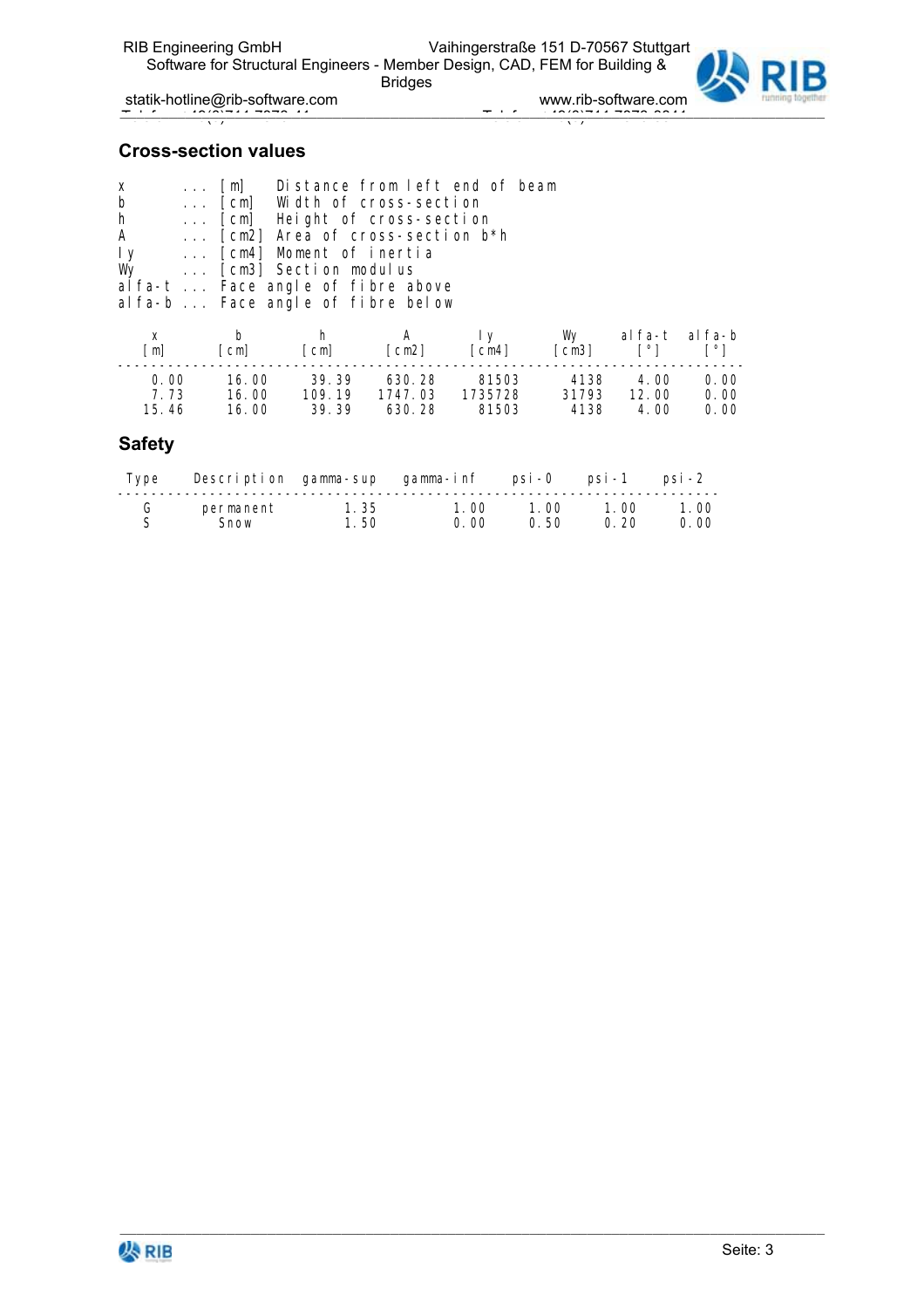| <b>RIB Engineering GmbH</b>                                                                                                         |                                             |  |                      |    | Vaihingerstraße 151 D-70567 Stuttgart<br>Software for Structural Engineers - Member Design, CAD, FEM for Building & |  |
|-------------------------------------------------------------------------------------------------------------------------------------|---------------------------------------------|--|----------------------|----|---------------------------------------------------------------------------------------------------------------------|--|
| statik-hotline@rib-software.com                                                                                                     | <b>Bridges</b>                              |  | www.rib-software.com |    |                                                                                                                     |  |
|                                                                                                                                     |                                             |  |                      |    |                                                                                                                     |  |
| Loading<br>p1  [kN/m2] Load value left<br>p2  [kN/m2] Load value right<br>x1  [m] Load position left<br>x2  [m] Load position right |                                             |  |                      |    |                                                                                                                     |  |
| Load case Ständige Last (Permanent load)<br>Type p1 p2                                                                              |                                             |  | $\times 1$           | x2 |                                                                                                                     |  |
| Line load 3.60 3.60 0.00 7.73<br>Line load 3.60 3.60 7.73 15.46                                                                     |                                             |  |                      |    |                                                                                                                     |  |
| Load case Snow entire roof (Snow)<br>Type $p1$ $p2$ $x1$ $x2$                                                                       |                                             |  |                      |    |                                                                                                                     |  |
| Line load 4.00 4.00 0.00 7.73<br>Line load 4.00 4.00 7.73 15.46                                                                     |                                             |  |                      |    |                                                                                                                     |  |
| Load case Snow left (Snow)                                                                                                          |                                             |  | p2 x1 x2             |    |                                                                                                                     |  |
| Line load 4.00 4.00 0.00 7.73<br>Line load 2.00 2.00 7.73 15.46                                                                     |                                             |  |                      |    |                                                                                                                     |  |
| Load case Snow right (Snow)<br>Type <b>The Communist Strutt</b>                                                                     | p1                                          |  | p2 x1 x2             |    |                                                                                                                     |  |
| Line load<br>Line load                                                                                                              | 2.00 2.00 0.00 7.73<br>4.00 4.00 7.73 15.46 |  |                      |    |                                                                                                                     |  |

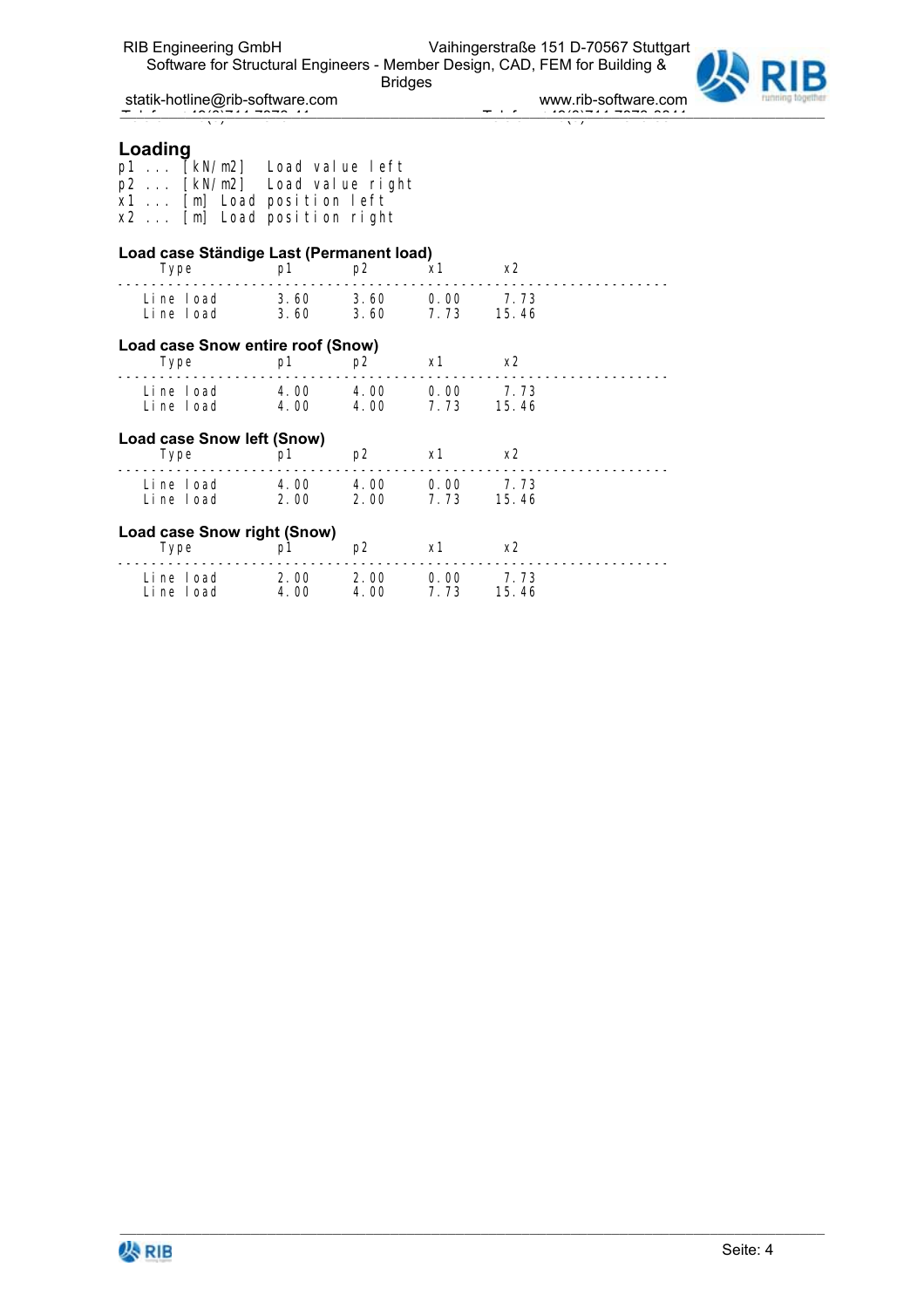

# **Results**

# **Summary of utilization**

|                             | X     | actual/perm |
|-----------------------------|-------|-------------|
| ULS:                        | 3.23  | $1.03*$     |
| Bending stress:             | 3.23  | $1.03*$     |
| Shear stress:               | 14.88 | 0.96        |
| Support pressure:           | 0.00  | 0.44        |
| SLS:                        | 7.73  | $1.44*$     |
| w, inst:                    | 7.73  | $1.44*$     |
| w, fin seldom:              | 7.73  | $1.23*$     |
| $w$ , fin qu. st. - $w0$ :  | 7.73  | 0.73        |
| Fire protection avail/allow |       |             |
| ULS:                        | 7.73  | 0.52        |
| Bending stress:             | 3.23  | 0.43        |
| Shear stress:               | 14.88 | 0.39        |

# **Characteristic support values**

| X     | Type | Ax, min | Ax, max | Az, min | Az, max |
|-------|------|---------|---------|---------|---------|
| [m]   |      | [kN]    | [kN]    | [kN]    | FKN1    |
| 0.00  | G    | 0.00    | 0.00    | 28.41   | 28.41   |
| 15.46 | G    | 0.00    | 0.00    | 28.41   | 28.41   |
| 0.00  | S    | 0.00    | 0.00    | 0.00    | 30.92   |
| 15.46 | S    | 0.00    | 0.00    | 0.00    | 30.92   |
| 0.00  | Sum  | 0.00    | 0.00    | 28.41   | 59.33   |
| 15.46 | Sum  | 0.00    | 0.00    | 28.41   | 59.33   |

## **Characteristic deflections**

| Fi el | [m]   | w-min<br>$\lceil$ mm $\rceil$ | x<br>$\lceil m \rceil$ | w-max<br>$\lceil$ mm $\rceil$ |
|-------|-------|-------------------------------|------------------------|-------------------------------|
|       | 0. OO | 0.00                          | 7 73                   | 74.06                         |

# **Tranverse tension**

#### **Transverse tensile stress**

|  | sigt90  Transverse tension stress GI (6.54)                         |
|--|---------------------------------------------------------------------|
|  | eta  Utilization transverse tension stress GI (6.53)                |
|  | eta-lim $\ldots$ <= 1 -> in UC 1+2 no constc. Bracing neccessary    |
|  | Myd  Design moment at crest point                                   |
|  | $sig-ul$ Longitudinal stress at bottom of ridge section GL $(6.42)$ |
|  | eta  Utilization longitudinal stress of ridge section GI (6.41)     |

| [m]  | si gt90<br>N/mm21 | eta | eta-lim               | Myd sig-ul<br>[kNm] [N/mm2] | eta  | kmod |
|------|-------------------|-----|-----------------------|-----------------------------|------|------|
| 7.73 | $\bigcap$ 49      |     | 4.77 7.95 327.3 14.96 |                             | 0.68 | 0.90 |

#### **Bracing of transverse tension**

Full threaded bolts (SPAX Z-9.1-519)

allow. distance at UE > 25.0 cm and < 82.3 cm Tensile strength steel ft,d = 1.00 N/mm2

|                  | xa, xe  area to reinforce, outer and inner quarter |
|------------------|----------------------------------------------------|
| d l              | Diameter of steel                                  |
| n                | Total number of bars in the domain                 |
| nl               | Number of bars in longitudinal direction           |
| ng               | Number of bars in normal direction                 |
| a1               | distance of bar at top edge of beam's length       |
| a2               | Minimum distance together cross                    |
| a <sub>2</sub> c | Minimum distance to cross edge                     |
|                  |                                                    |

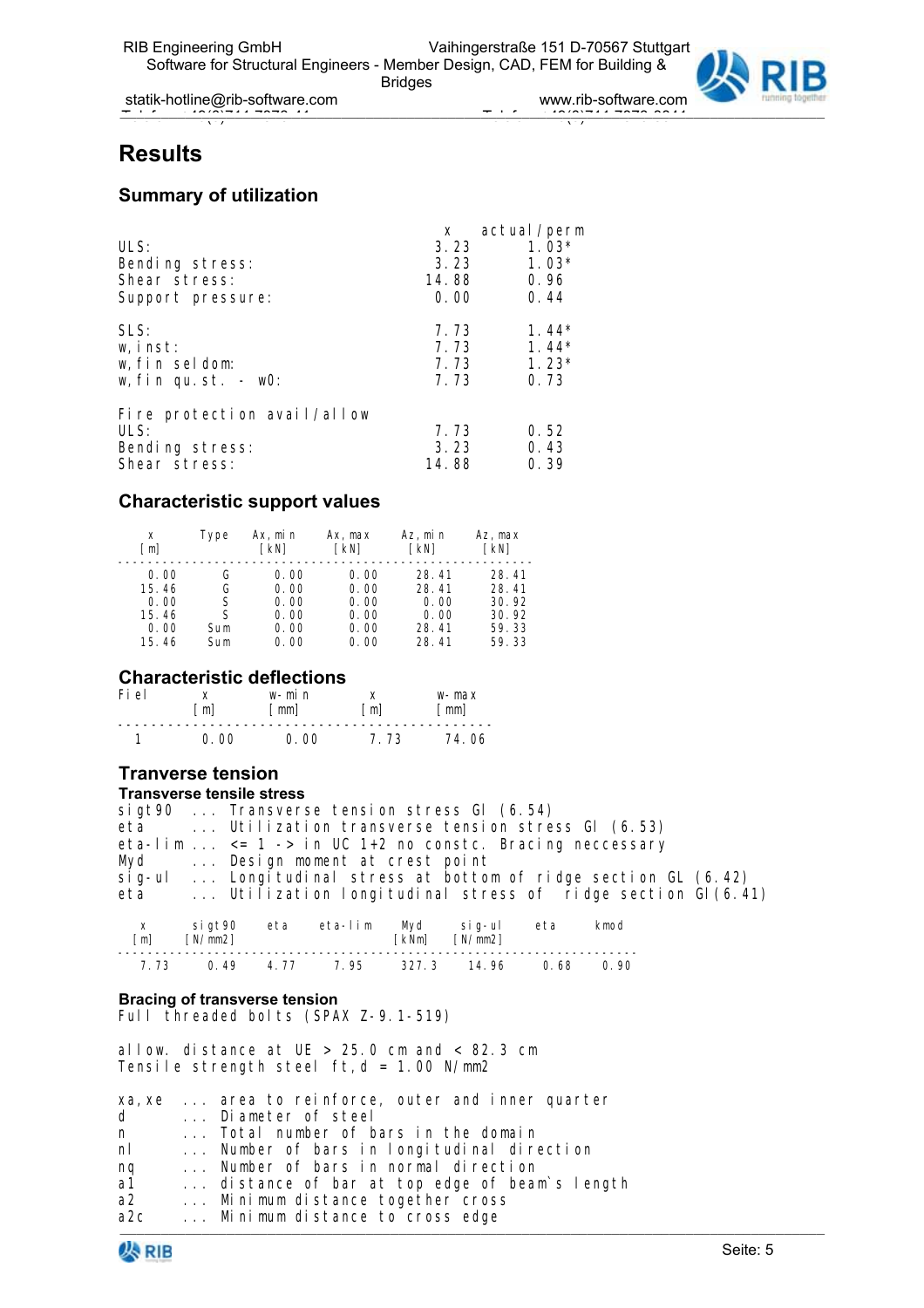| <b>RIB Engineering GmbH</b> | Vaihingerstraße 151 D-70567 Stuttgart |  |
|-----------------------------|---------------------------------------|--|
|                             |                                       |  |

Software for Structural Engineers - Member Design, CAD, FEM for Building & Bridges

**RIB** 

statik-hotline@rib-software.com www.rib-software.com Telefon: +49(0)711 7873-41 Telefax: +49(0)711 7873-8841 ——————————————————————————————————————————————————————————————————————————————————————

Rax,d ... Capacity of tensile force due to extraction Ft90,d ... Design tension force lad ... Effective length of anchorage eta ... Utilisation from extraction

eta-St ... Utilisation of tensile strength

n = -1: not allowable

| xa<br>m              | xe<br>m              | d<br>mm        | n           | nl          | na | a1<br>$cm$           | a2<br>сm          | a2c<br>Cm          | Rax, d<br>kΝ         | Ft90, d<br>kΝ        | l ad<br>CM.               | eta                       | eta-St               |
|----------------------|----------------------|----------------|-------------|-------------|----|----------------------|-------------------|--------------------|----------------------|----------------------|---------------------------|---------------------------|----------------------|
| 5.73                 | 6.73                 | 8              | 4           | 4           | 2  | 27.0                 | 2.0               | 3.2                | 17.1                 | 13.4                 | 39.8                      | 0.78                      | 0.99                 |
| 6.73                 | 8.73                 | 8              | 12          | 6           |    | 35.2                 | 2.0               | 3.2                | 19.5                 | 13.4                 | 45.5                      | 0.69                      | 0.99                 |
| 8.73                 | 9.73                 | 8              | 4           | 4           |    | 27.0                 | 2.0               | 3.2                | 17.1                 | 13.4                 | 39.8                      | 0.78                      | 0.99                 |
| 5.73<br>6.73<br>8.73 | 6.73<br>8.73<br>9.73 | 10<br>10<br>10 | 3<br>8<br>3 | 3<br>8<br>3 |    | 36.0<br>26.4<br>36.0 | 2.5<br>2.5<br>2.5 | 4. 0<br>4.0<br>4.0 | 21.4<br>24.4<br>21.4 | 17.9<br>20.1<br>17.9 | .<br>39.8<br>45.5<br>39.8 | .<br>0.84<br>0.82<br>0.84 | 0.80<br>0.90<br>0.80 |
| 5.73                 | 6.73                 | 12             | 3           | 3           |    | 36. $\Omega$         | 3. 0              | 4.8                | 25.6                 | 17.9                 | 39.8                      | 0.70                      | 0.59                 |
| 6.73                 | 8.73                 | 12             | 6           | 6           |    | 35.2                 | 3.0               | 4.8                | 29.3                 | 26.8                 | 45.5                      | 0.92                      | 0.88                 |
| 8.73                 | 9.73                 | 12             | 3           | 3           |    | 36.0                 | 3.0               | 4.8                | 25.6                 | 17.9                 | 39.8                      | 0.70                      | 0.59                 |

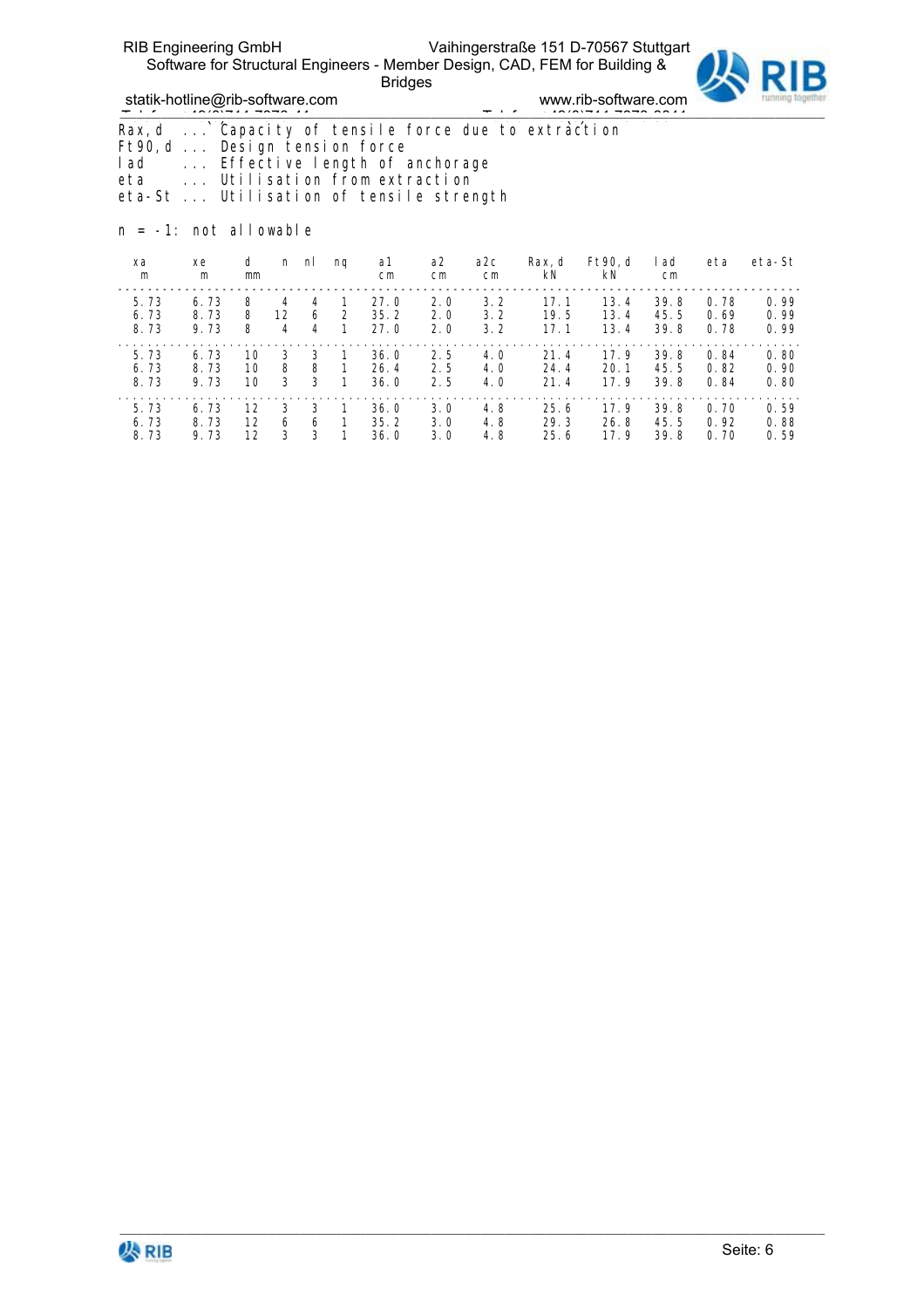

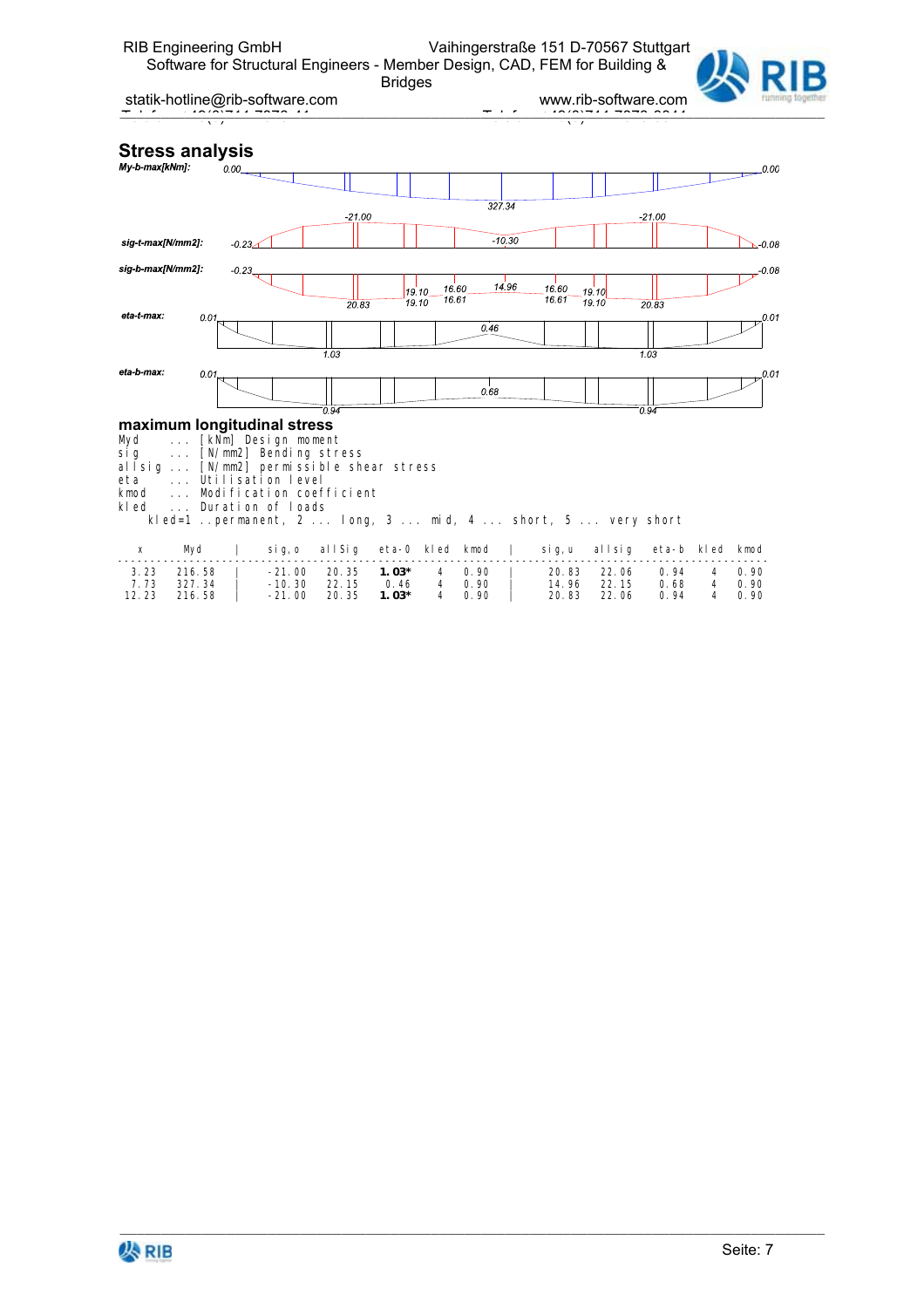

Bridges

statik-hotline@rib-software.com www.rib-software.com



#### **Shear stresses**



#### **Support pressure and safety**

Avd ... [kN] Design value of support reaction

alfa ... [°] Angle between force and fibre direction

kc90 ... Coefficient of transverse compression

|             | x Avd-min Avd-max kled |  |  | kmod alfa kc90 Width siq-alf all                                                                 | eta  |
|-------------|------------------------|--|--|--------------------------------------------------------------------------------------------------|------|
| 15.46 28.41 |                        |  |  | 0.00 28.41 84.74 4 0.90 82.00 1.75 0.36 1.36 3.08 0.44<br>84.74 4 0.90 82.00 1.75 0.36 1.36 3.08 | 0.44 |

#### **Check of deflections**

| wG, inst       |               |                                         | Initial deformation due to permanent loads                                |      |            |              |                   |      |                 |              |        |      |         |
|----------------|---------------|-----------------------------------------|---------------------------------------------------------------------------|------|------------|--------------|-------------------|------|-----------------|--------------|--------|------|---------|
| wG, fin        |               |                                         | End deformation due to permanent load                                     |      |            |              |                   |      |                 |              |        |      |         |
| wQ, inst.s     |               |                                         | Initial deformation due to variable loads (rare combination)              |      |            |              |                   |      |                 |              |        |      |         |
|                | wQ, fin.s     | $\sim 100$ km s $^{-1}$                 | End deformation due to variable loads (rare combination)                  |      |            |              |                   |      |                 |              |        |      |         |
|                | wQ,inst.q     | $\mathcal{L}(\mathcal{L}(\mathcal{L}))$ | Initial deformation due to variable loads (quasi-permanent combination)   |      |            |              |                   |      |                 |              |        |      |         |
|                | $wQ, f$ in.q. |                                         | End deformation due to variable loads (Quasi-permanent combination)       |      |            |              |                   |      |                 |              |        |      |         |
|                | $w0 = 0.0$ mm |                                         | [mm] given camber                                                         |      |            |              |                   |      |                 |              |        |      |         |
| $L^*$          |               |                                         | [m] Length of span                                                        |      |            |              |                   |      |                 |              |        |      |         |
|                |               |                                         | all [mm] allowance deflection                                             |      |            |              |                   |      |                 |              |        |      |         |
|                | $L'$ /w       |                                         | relationship between length and deflection                                |      |            |              |                   |      |                 |              |        |      |         |
|                |               |                                         | w, inst  elastic initial deflection under rare action combination         |      |            |              |                   |      |                 |              |        |      |         |
|                |               |                                         | $w$ , inst = $wG$ . inst + $wQ$ , inst. s                                 |      |            |              |                   |      |                 |              |        |      |         |
|                |               |                                         | w, fin.s  Total deflection under rare action combination                  |      |            |              |                   |      |                 |              |        |      |         |
|                |               |                                         | w, fin. $s = w$ , fin( $G+Q$ ). s                                         |      |            |              |                   |      |                 |              |        |      |         |
|                |               |                                         | $w_i$ , fin. q  Total deflection under quasi-permanent action combination |      |            |              |                   |      |                 |              |        |      |         |
|                |               |                                         | w, fin. $q = w$ , fin(G+Q). $q - w0$                                      |      |            |              |                   |      |                 |              |        |      |         |
|                |               |                                         | Camber is already subtracted from deflection wfin.q of main span.         |      |            |              |                   |      |                 |              |        |      |         |
|                |               |                                         |                                                                           |      |            |              |                   |      |                 |              |        |      |         |
| Mi ni mal:     |               |                                         |                                                                           |      |            |              |                   |      |                 |              |        |      |         |
| Fiel           | . L'          | $\mathsf{X}$                            | w, i nst                                                                  |      |            |              | all L'/w x wfin.s |      |                 | all L'/w x   | wfin.q | all  | $L'$ /w |
| $\overline{1}$ | 15.46         | 0.00                                    | 0.0                                                                       | 51.5 | $\sim$ $-$ | 0.00         | 0.0               | 77.3 | $\sim$ 10 $\pm$ | 0.00         | 0.0    | 77.3 |         |
| Maximum:       |               |                                         |                                                                           |      |            |              |                   |      |                 |              |        |      |         |
| Fiel           | - L'          | $\times$                                | w,inst                                                                    | all  | L'/w       | $\mathsf{X}$ | wfin.s            | all  | L'/w            | $\mathsf{X}$ | wfin.q | al I | L'/w    |
| $\overline{1}$ | 15.46         | 7.73                                    | 74.1                                                                      | 51.5 | 209        | 7.73         | 95.3              | 77.3 | 162             | 7.73         | 56.7   | 77.3 | 273     |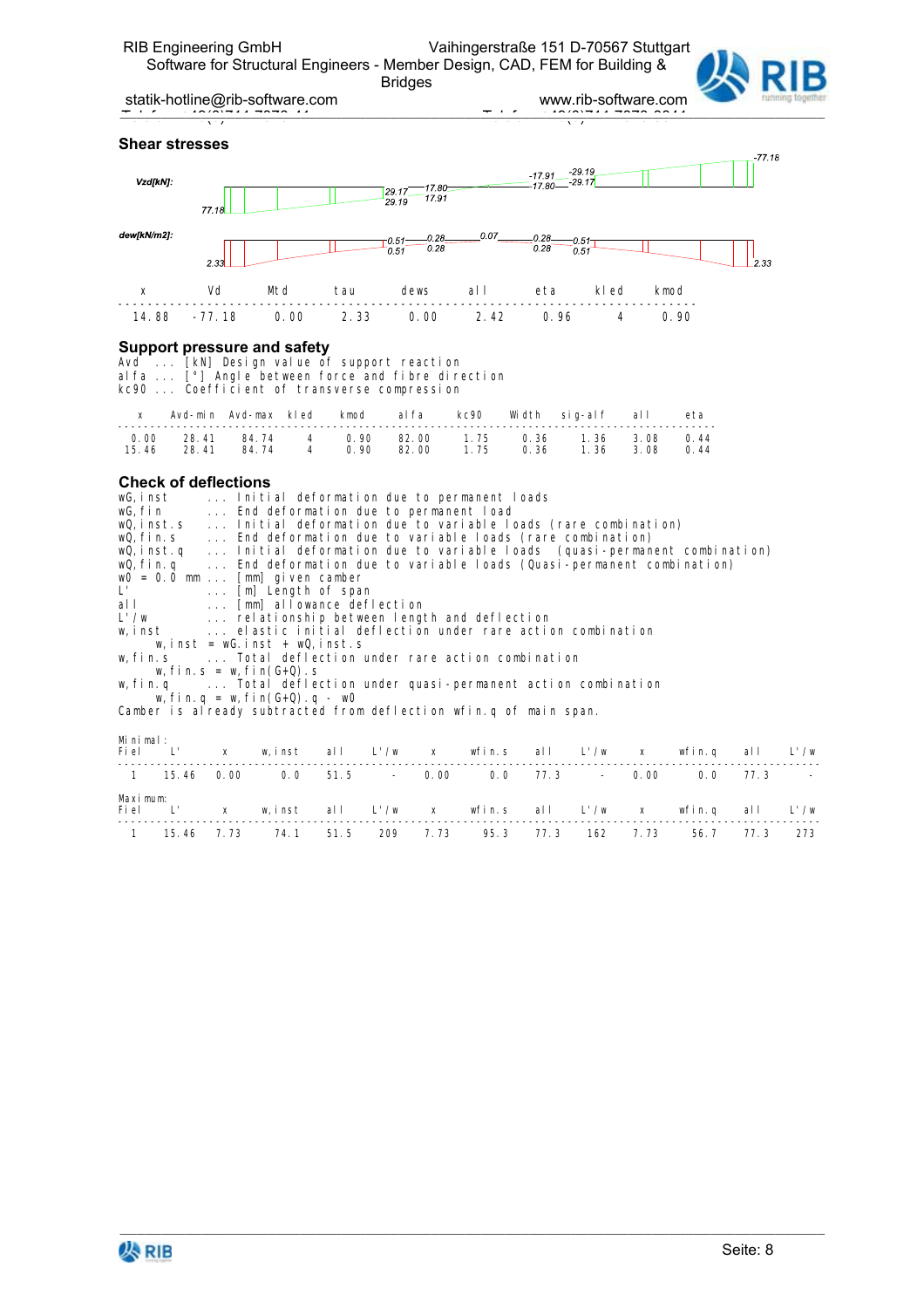Telefon: +49(0)711 7873-41 Telefax: +49(0)711 7873-8841 ——————————————————————————————————————————————————————————————————————————————————————



**Results of load case fire**

Burnout ... Trilateral Fire resistance class ... F 30 -B

### **Remaining cross-section**

| d(tf) | [cm] Depth of combustion                                 |
|-------|----------------------------------------------------------|
| Ar    | [cm2] Area                                               |
| Wr    | [cm3] Section modulus                                    |
| ur    | [cm] Flamed Circumference                                |
| k, fi | Modification coefficient of stiffness (Tab. 75)          |
|       | kmod, m, fi Modification coefficient of bending strength |
|       | kmod, E, fi Modification coefficient of stiffness        |

| X<br>$\lceil m \rceil$ | d(tf)<br>$\lceil$ Cm $\rceil$ | ur<br>[cm] | Ar<br>$\lceil \text{cm2} \rceil$ | Wr<br>$\lceil \text{cm}3 \rceil$ | k, fi | kmod, m, fi | kmod, E, fi |
|------------------------|-------------------------------|------------|----------------------------------|----------------------------------|-------|-------------|-------------|
| 0.00                   | 2.80                          | 83.58      | 380.56                           | 2320.93                          | 1.15  | 1.00        | 1.00        |
| 0.18                   | 2.80                          | 86.14      | 393.84                           | 2485.69                          | 1.15  | 1.00        | 1.00        |
| 0.58                   | 2.80                          | 91.81      | 423.34                           | 2872.06                          | 1.15  | 1.00        | 1.00        |
| 1.55                   | 2.80                          | 105.51     | 494.59                           | 3920.19                          | 1.15  | 1.00        | 1.00        |
| 3.09                   | 2.80                          | 127.44     | 608.62                           | 5936.22                          | 1.15  | 1.00        | 1.00        |
| 3.23                   | 2.80                          | 129.43     | 618.95                           | 6139.37                          | 1.15  | 1.00        | 1.00        |
| 4.64                   | 2.80                          | 149.37     | 722.65                           | 8369.01                          | 1.15  | 1.00        | 1.00        |
| 5.03                   | 2.80                          | 154.85     | 751.16                           | 9042.32                          | 1.15  | 1.00        | 1.00        |
| 6.18                   | 2.80                          | 173.20     | 846.56                           | 11484.87                         | 1.15  | 1.00        | 1.00        |
| 7.73                   | 2.80                          | 223.18     | 1106, 45                         | 19619, 13                        | 1.15  | 1.00        | 1.00        |
| 9.28                   | 2.80                          | 173.20     | 846.56                           | 11484.87                         | 1.15  | 1.00        | 1.00        |
| 10.44                  | 2.80                          | 154.85     | 751.16                           | 9042.32                          | 1.15  | 1.00        | 1.00        |
| 10.82                  | 2.80                          | 149.37     | 722.65                           | 8369.01                          | 1.15  | 1.00        | 1.00        |
| 12.23                  | 2.80                          | 129.43     | 618.95                           | 6139.37                          | 1.15  | 1.00        | 1.00        |
| 12.37                  | 2.80                          | 127.44     | 608.62                           | 5936.22                          | 1.15  | 1.00        | 1.00        |
| 13.91                  | 2.80                          | 105.51     | 494.59                           | 3920.19                          | 1.15  | 1.00        | 1.00        |
| 14.88                  | 2.80                          | 91.81      | 423.34                           | 2872.06                          | 1.15  | 1.00        | 1.00        |
| 15.28                  | 2.80                          | 86.14      | 393.84                           | 2485.69                          | 1.15  | 1.00        | 1.00        |
| 15.46                  | 2.80                          | 83.58      | 380.56                           | 2320.93                          | 1.15  | 1.00        | 1.00        |

### **Transverse tensile in case of fire Transverse tensile stress in case of fire**

| [m]  | si gt90<br>[N/mm2] | eta | eta-lim              | Myd | si q-ul<br>[kNm] [N/mm2] | eta  | kmod |
|------|--------------------|-----|----------------------|-----|--------------------------|------|------|
| 7.73 | 0.32               |     | 0.52 3.16 133.6 9.90 |     |                          | O 27 | n 90 |

#### **Bracing of transverse tensile in case of fire**

Full threaded bolts (SPAX Z-9.1-519)

allow. distance at UE > 25.0 cm and < 82.3 cm Tensile strength steel ft,d = 1.00 N/mm2

 $n = -1$ : not allowable

| xa<br>m                  | xe<br>m              | đ<br>mm        | n           | nı                                  | ng | a1<br>$\mathsf{cm}$  | a2<br>Сm           | a2c<br>$\mathsf{cm}$ | Rax, d<br>kΝ         | Ft90, d<br>kΝ        | ad<br>$\mathsf{cm}$       | eta                       | eta-St               |
|--------------------------|----------------------|----------------|-------------|-------------------------------------|----|----------------------|--------------------|----------------------|----------------------|----------------------|---------------------------|---------------------------|----------------------|
| 5.73<br>6.73<br>8.73     | 6.73<br>8.73<br>9.73 | 8<br>8<br>8    | 2<br>3<br>2 | $\mathcal{P}$<br>3<br>$\mathcal{P}$ |    | 54.0<br>70.4<br>54.0 | 0.0<br>0.0<br>0.0  | 0.0<br>0.0<br>0.0    | 22.2<br>22.2<br>22.2 | 0.0<br>0.0<br>0.0    | 39.8<br>39.8<br>39.8<br>. | 0.00<br>0.00<br>0.00<br>. | 0.00<br>0.00<br>0.00 |
| 5.73<br>6.73<br>8.73     | 6.73<br>8.73<br>9.73 | 10<br>10<br>10 | 2<br>3<br>2 | ာ<br>3<br>$\mathcal{L}$             |    | 54.0<br>70.4<br>54.0 | 0.0<br>0.0<br>0.0  | 0.0<br>0.0<br>0.0    | 27.8<br>27.8<br>27.8 | 0.0<br>0.0<br>0.0    | 39.8<br>39.8<br>39.8      | 0.00<br>0.00<br>0.00      | 0.00<br>0.00<br>0.00 |
| 5.<br>73<br>6.73<br>8.73 | 6.<br>8.73<br>9.73   | 12<br>12       | 2<br>3<br>2 | っ<br>3<br>∍                         |    | 54.0<br>70.4<br>54.0 | 0.0<br>0.0<br>0. 0 | 0.0<br>0.0<br>0.0    | 33.3<br>33.3<br>33.3 | (1, 0)<br>0.0<br>0.0 | 39.8<br>39.8<br>39.8      | 0.00<br>0.00<br>0.00      | 0.00<br>0.00<br>0.00 |

### **Stress analysis**

**maximum longitudinal stress in case of fire**